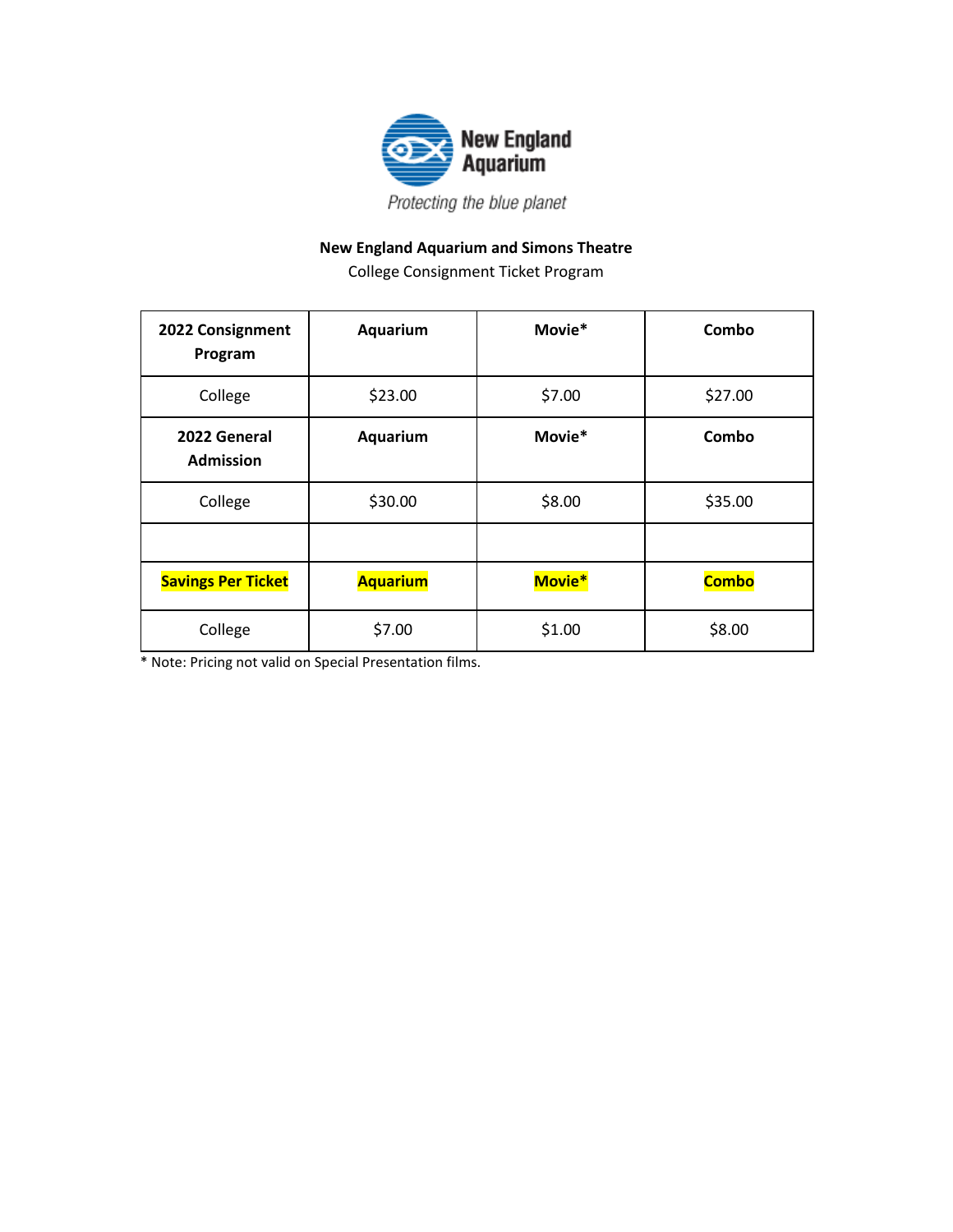

#### **New England Aquarium and Simons Theatre's Role**

- Refer groups of 10 or more visiting together to the Group Sales department of the New England Aquarium. (617-973-5206)
- Payments are made when all tickets from your order have been sold. Unsold tickets are returned at the end of the year and exchanged for new ones. Settlement forms will be provided to you or you may use your own. Customer name must be printed on all correspondence.
- Consignee cannot alter tickets in any way.

All shipping costs will be charged to the consignee and options include:

### **Priority Mail**: \$7.95 **Courier & Fed Ex**: \$7.95 and up

#### **New England Aquarium and Simons Theatre's Role**

- All tickets will carry an expiration date of December 31, 2022. Tickets will be traded and the account will be settled at the expiration time. A new supply of tickets will be sent to you after we receive the final payment and all unsold tickets by certified mail or federal express.
- Tickets will be printed with a barcode, expiration date and group name.
- Send tickets via client's shipping request within a week.

#### **Admission Procedure**

- Please proceed to the Aquarium's main entrance or to the Simons Theater (for films).
- Tickets grant admission for one day. Combination tickets may be used on separate days.